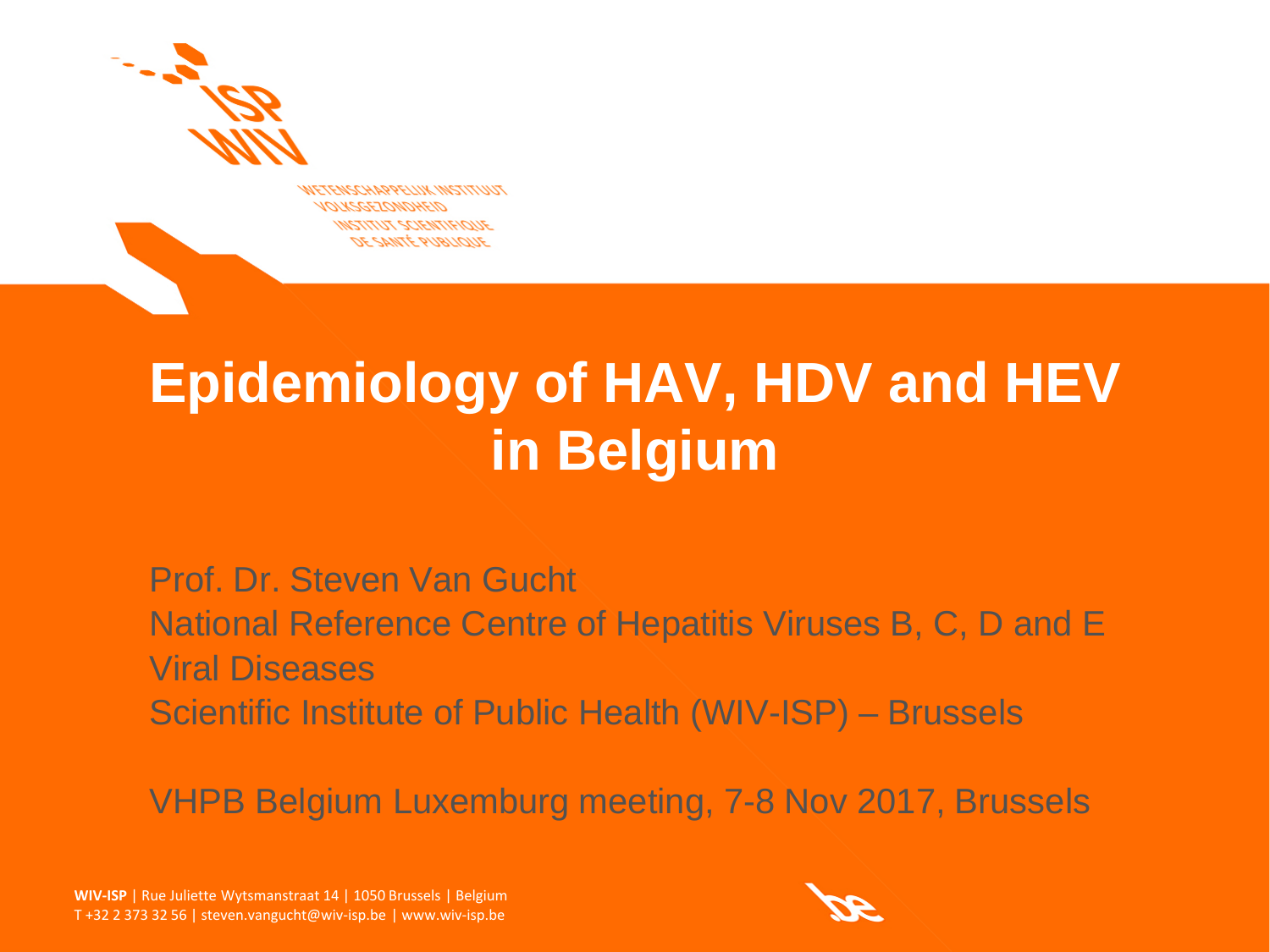## HAV surveillance in Belgium

• Epidemiological data:

**Sentinel labs** since 1994 101 labs (+- 58% coverage) IgM+, Ag+ and/or PCR+ cases

- Mandatory notification in 3 regions
- Not included in scope of National Reference Centre for Hepatitis Viruses (B, C, D, E)
- Vaccination recommandations: MSM, travellers, risk groups, food workers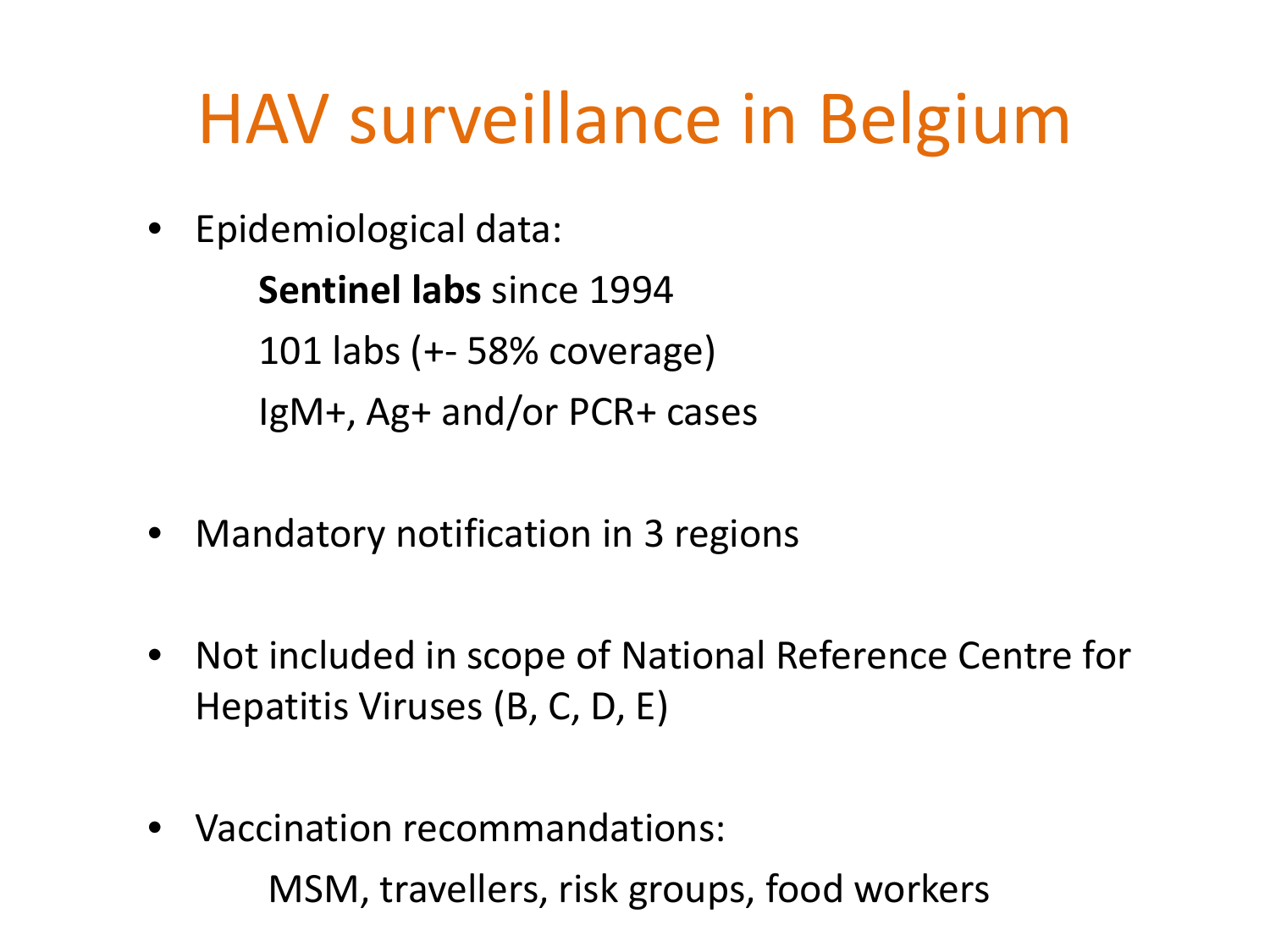### Sentinel laboratories Notification rate confirmed cases

Decreasing incidence 1982-84: 72/100000\* 1991-92: 23/100000\* 2011-2016: **1,1 – 1,5/100000** Stable since 2009: 128-167 cases/year Highest in Brussels Comparable to neighbouring countries

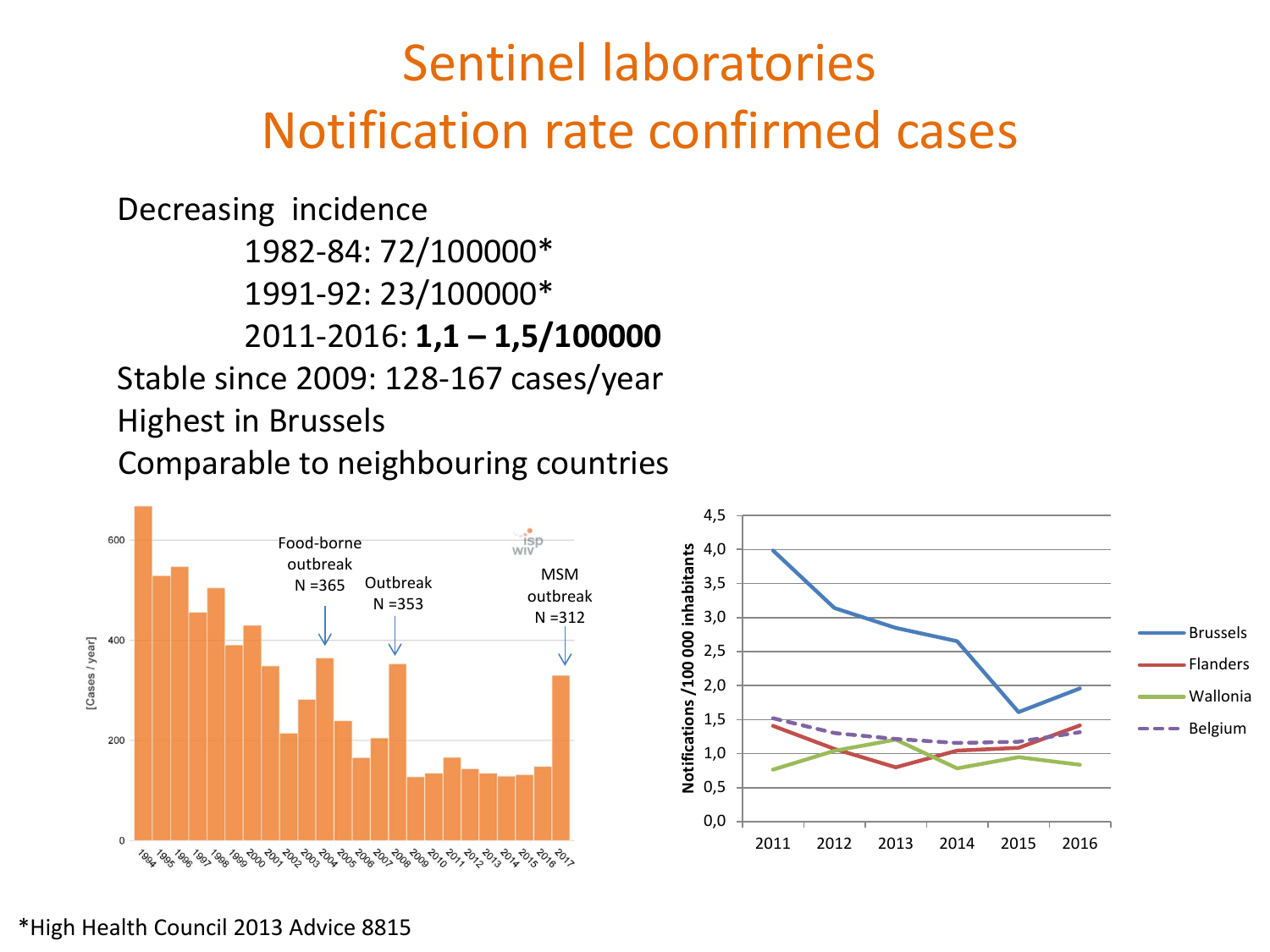## Age, gender and season

### **Age:**

 **5-9 y**: most cases 15 – 49 y: decreasing incidence ≥ 70 y: increase

### **Gender:**

M/F: 0,73 (2015) to 1,46 (2011) <10 y: more males >70 y: more females

### **Season:**

 Highest in **fall** (Sept – Oct) Travel-related ?

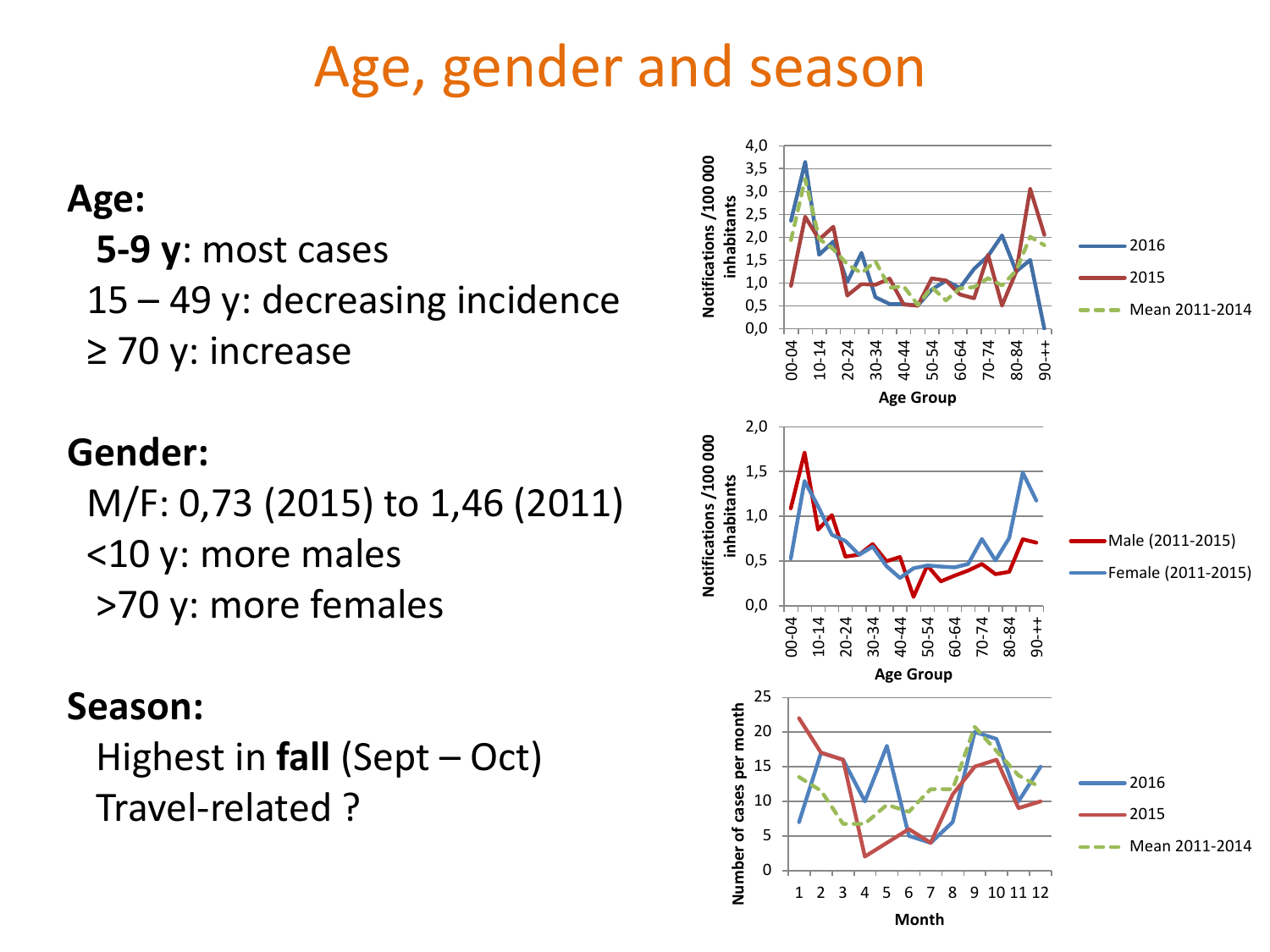## HAV seroprevalence

1993: 55% (serum, Flanders)  $50\% > 40y$ 2003: 20% (oral fluid, Flanders)  $16\% > 40y$ 90 Study 2003 saliva 2018: new study WIV 80 70 — Study 1993 serum Prevalence % 60 50 40 30 20  $10$ 0 15-24 25-34 35-44 45-54 55-64  $65+$  $0 - 14$ Age group

Quoilin *et al*. Eur J Epidemiol. 2007;22(3):195-202 Beutels *et al*. Eur J Epidemiol. 1997 Apr;13(3):275-80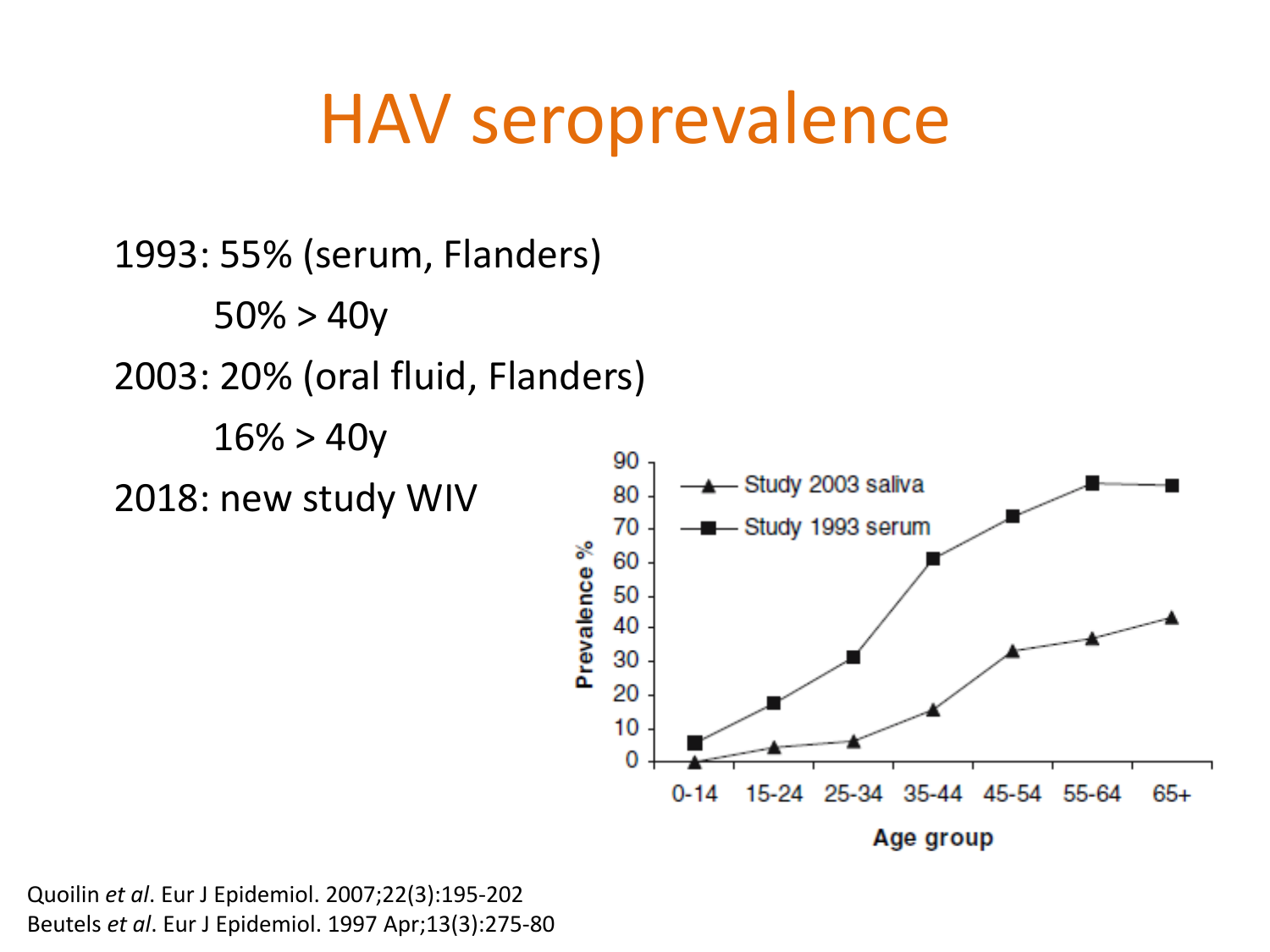## HAV conclusions

- Decreasing incidence
- Mostly travel-related and children
- Need for more sequencing data (food-borne outbreaks)
- Progressive increase of susceptible population (ageing)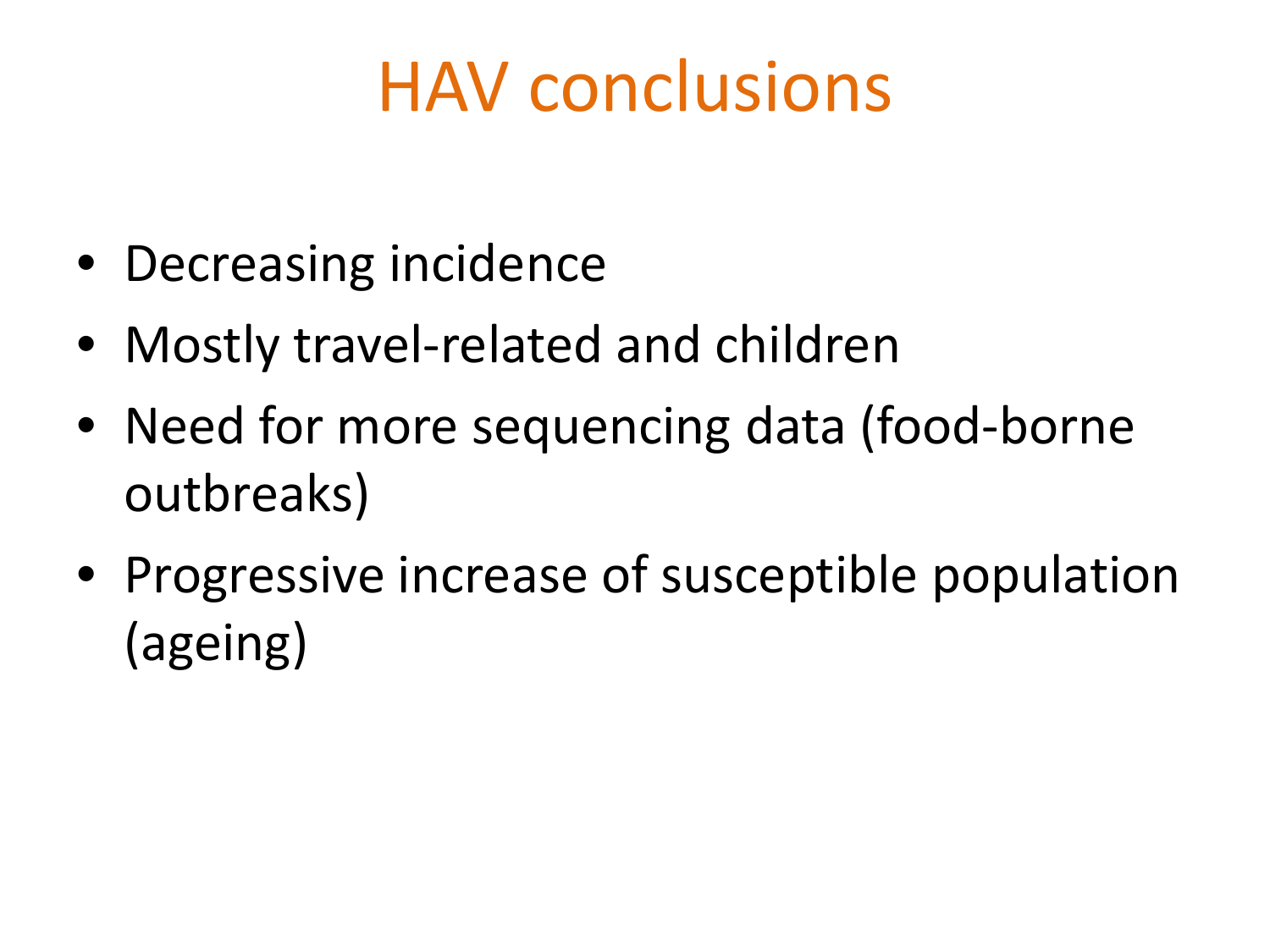## HDV surveillance in Belgium

- Lack of epidemiological data
- Analysis of HDV antibodies only in a few laboratories
- Not reported by sentinel laboratories
- No mandatory notification
- Confirmed cases reported by NRC (Antibody+, PCR+)

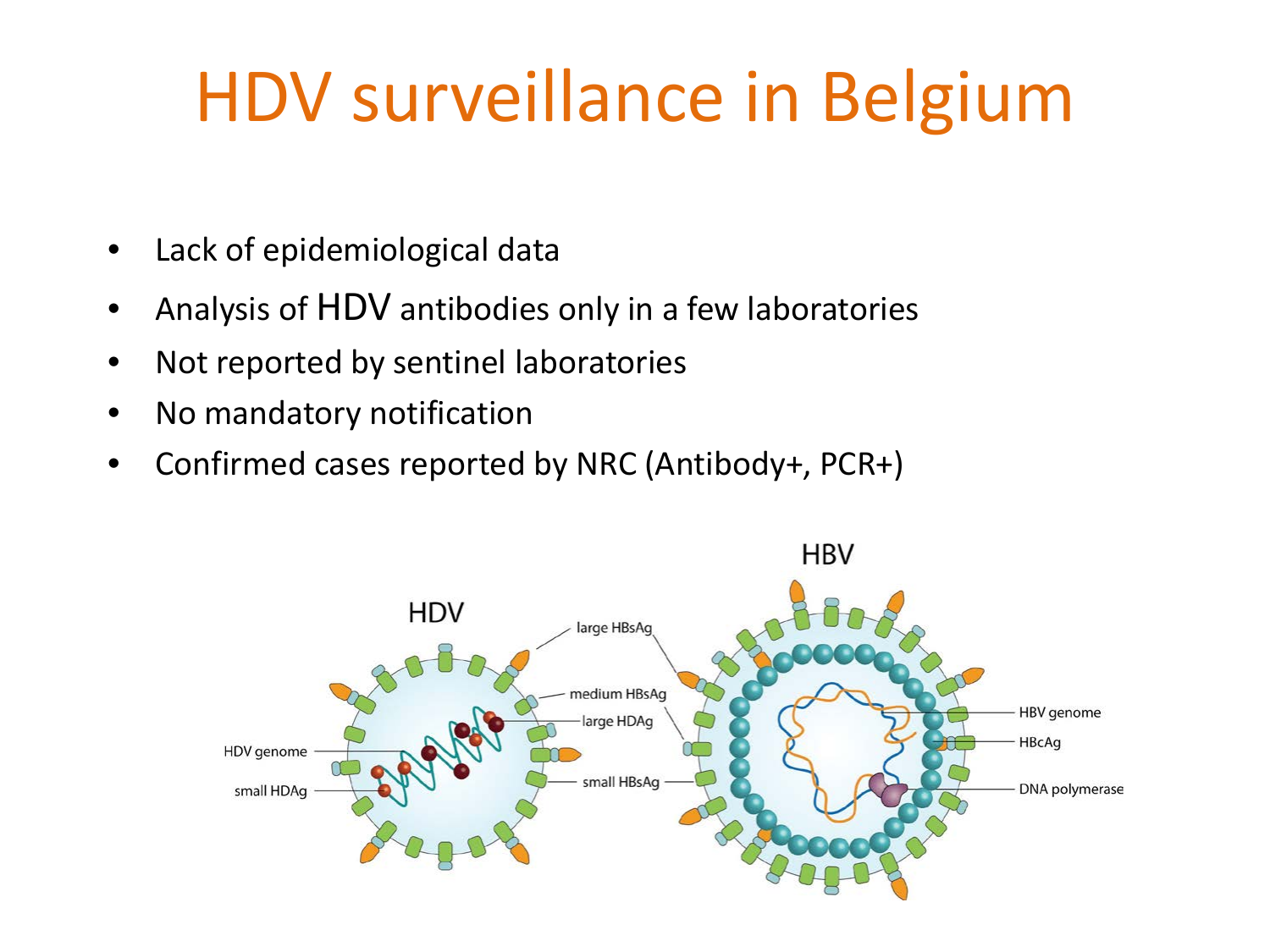## HDV surveillance in Belgium

• National Reference Centre: – **5-12 cases** confirmed/y – 100-120 serology or PCR requests/y – 6% positivity rate  $\Omega$ 50 100 150 2012 2013 2014 2015 2016 64 101 <sup>119</sup> <sup>107</sup> <sup>111</sup> 2 10 8 5 12  $\blacksquare$  HD suspected cases submitted for testing

■ HD lab confirmed cases (IgG+ and/or PCR+)

- 1 cross sectional multicenter study 2008-2009 (BASL)\*:
	- **5,5% co-infection** (44 HDV+/800 HBVsAg+)
	- 13.6% (6/44) also infected with HCV
	- Mostly male migrants
	- Screening for HDV co-infection should be reinforced

\* Ho *et al*. J Med Virol. 2013 Sep;85(9):1513-7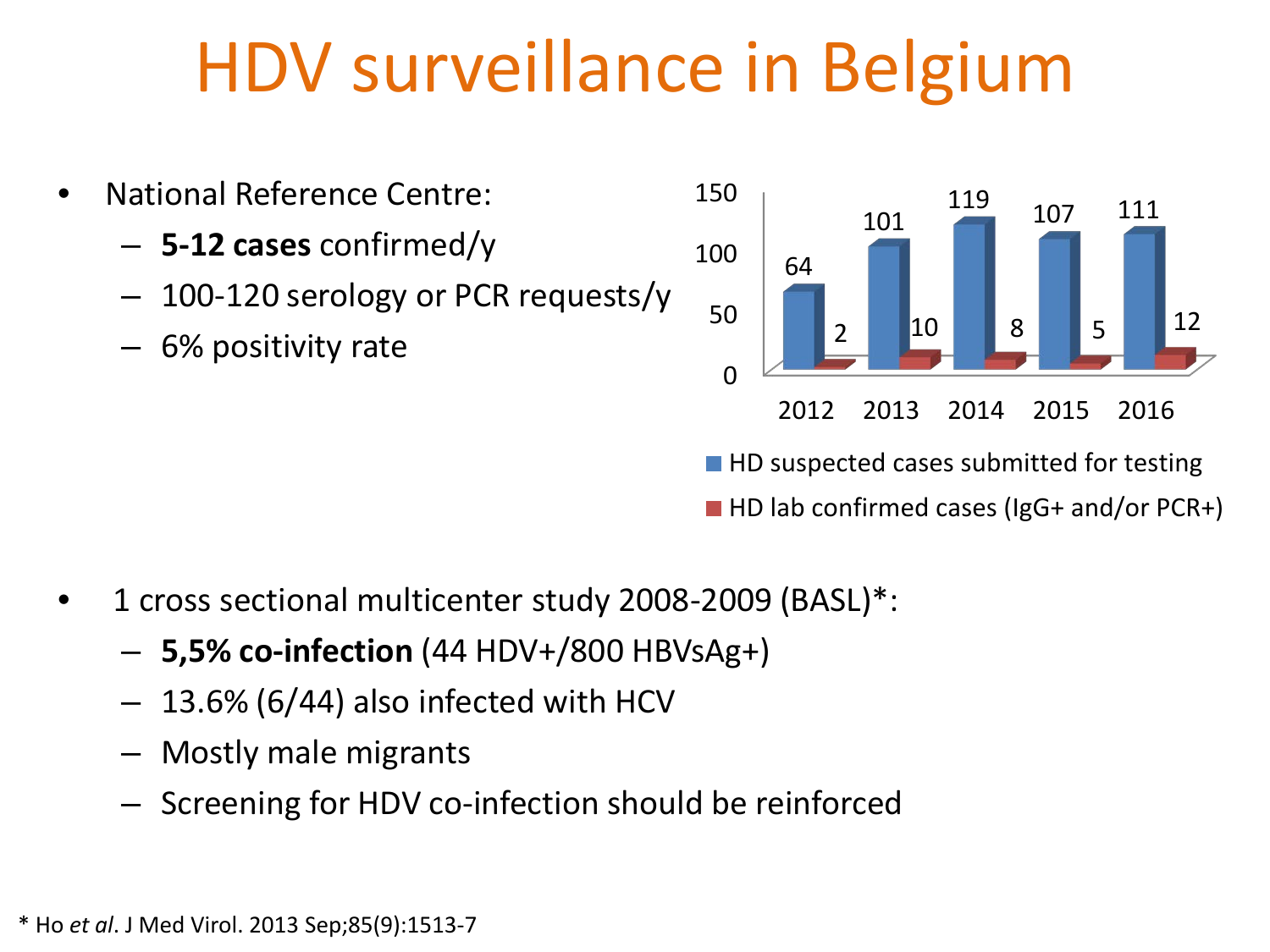## HEV surveillance in Belgium

- **2010: National Reference Centre (NRC)**
- 2014: Sentinel Laboratory reporting
- No mandatory notification



From: Inst. for Molecular Virology, Wisconsin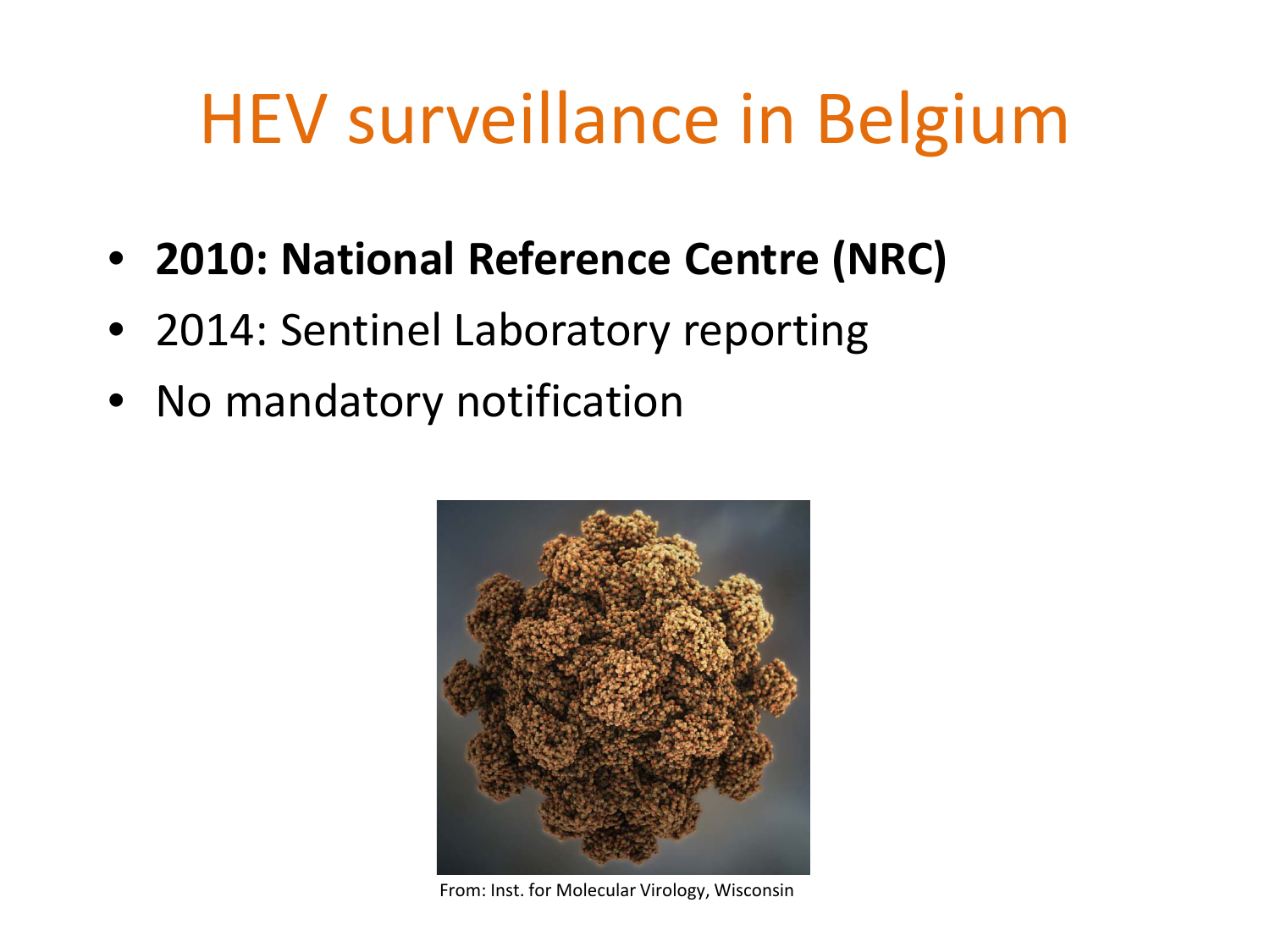# HEV genotypes

| <b>HEV genotype</b> | <b>Host</b>    | <b>Geographic distribution</b> |
|---------------------|----------------|--------------------------------|
|                     | <b>Human</b>   | Asia, Africa                   |
|                     | Human          | Mexico, Africa                 |
| $\overline{3}$      | Animal > human | Worldwide                      |
|                     | Animal > human | China, South-East Asia         |

#### **Genotype 1:**

- acute hepatitis
- 20% case-fatality rate in pregnant women
- Faecal-oral, water-borne
- Large outbreaks in Africa and Asia

#### **Genotype 3:**

- Mostly mild, subclinical (>95%)
- Sometimes acute or chronic hepatitis, extrahepatic: GBS, neuralig amyotrophy
- Immune suppressed, transplant recipients
- Food-borne, zoonotic
- Sporadic cases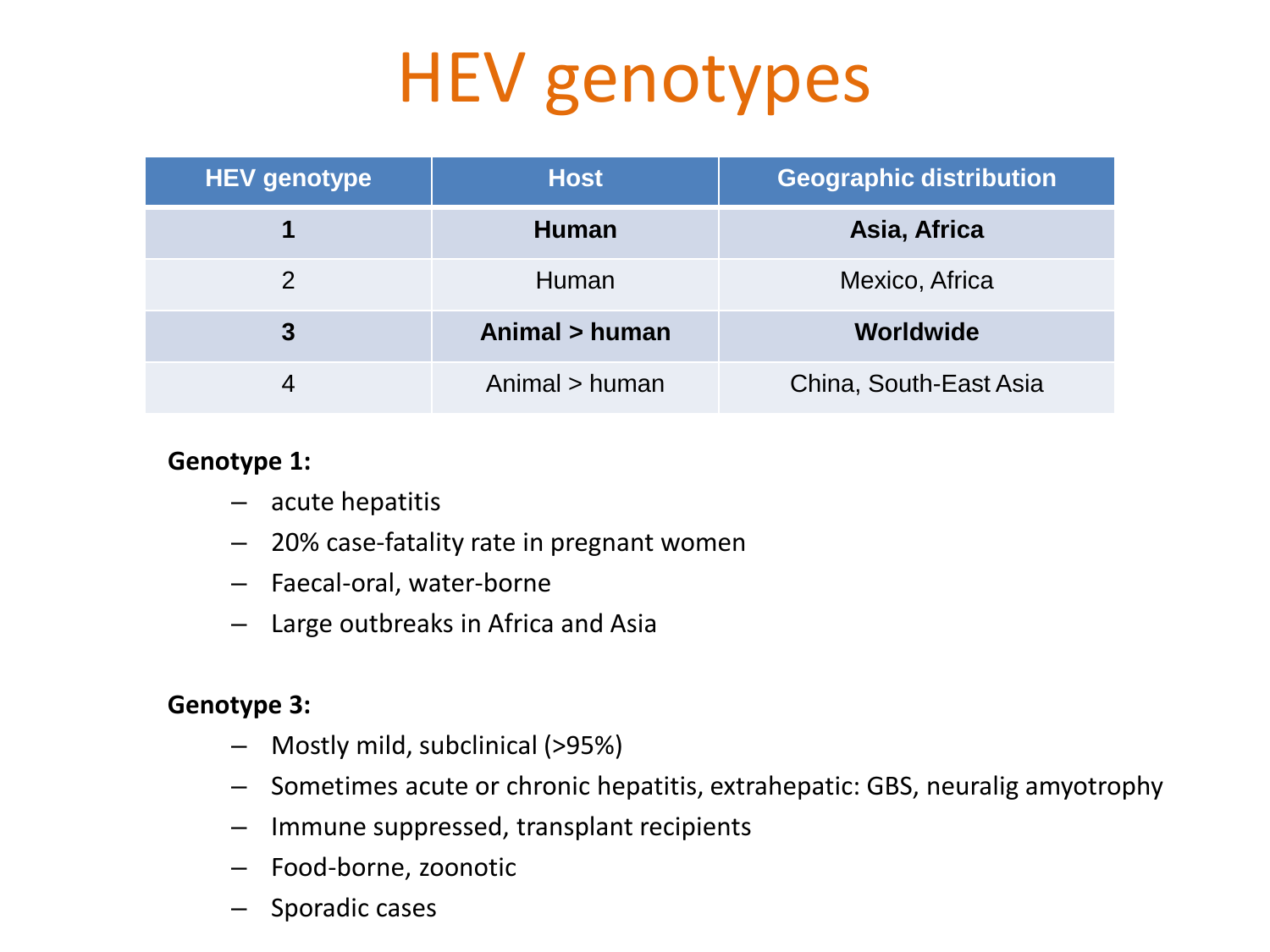## Seroprevalence humans

- 2012: Fertility center and orthopedic clinics UZ Gent (patients from East and West Flanders): **14%** (Wantai ELISA, Van Hoecke *et al*.)
- 2012: Healthy factory workers Gosselies (n = 200): 8,5% (Mikrogen ELISA)
- NRC sera suspected patients: 2010 - 2014: 10% (Mikrogen ELISA) 2015 - 2017: **16%** (Wantai ELISA)
- Planned: cross-sectional seroprevalence study Belgian population (Wantai ELISA)

Van Hoecke *et al*. Acta Gastroenterol Belg. 2012 Sep;75(3):322-4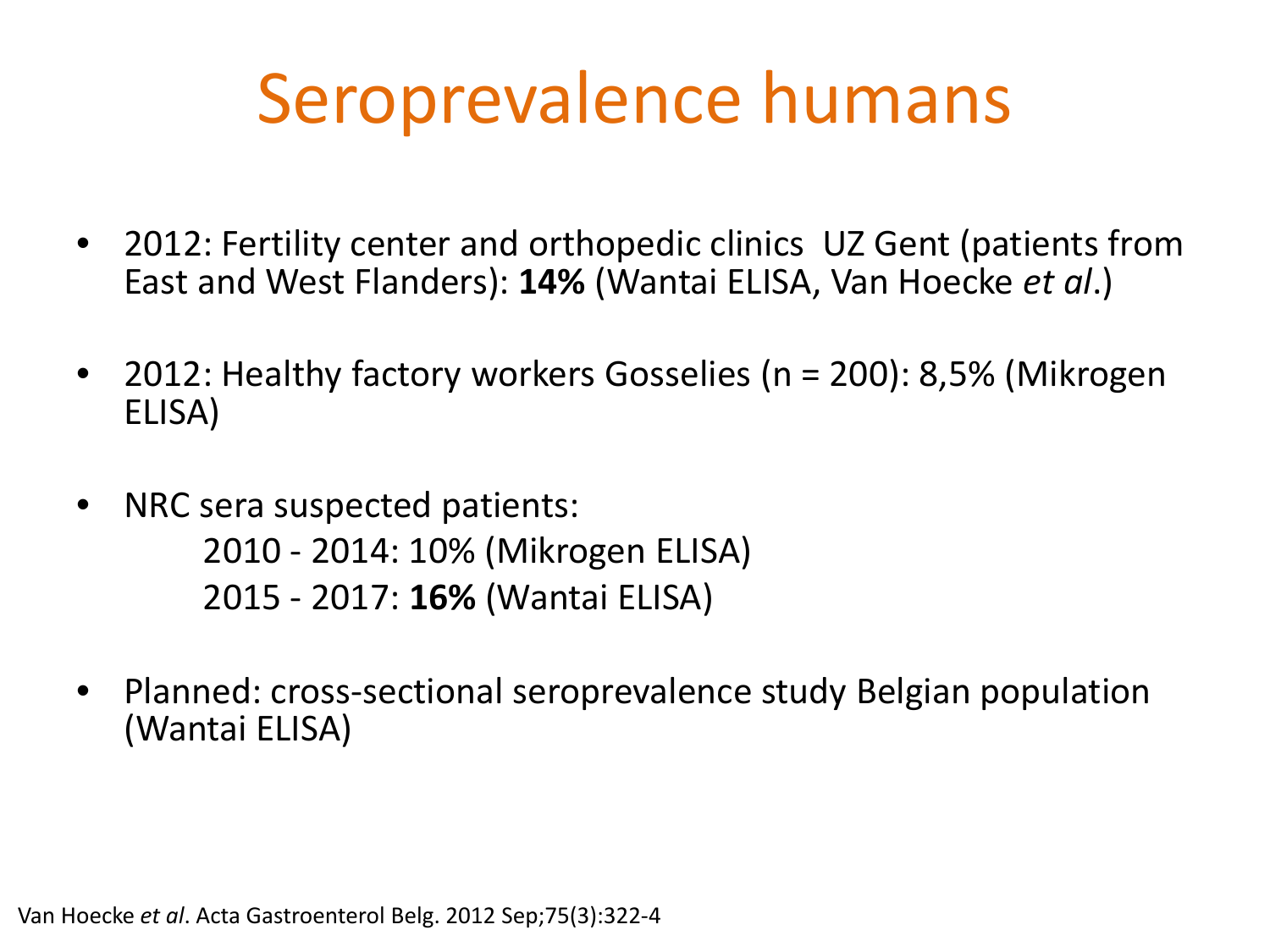### National Reference Centre (NRC) at WIV Notification rate confirmed cases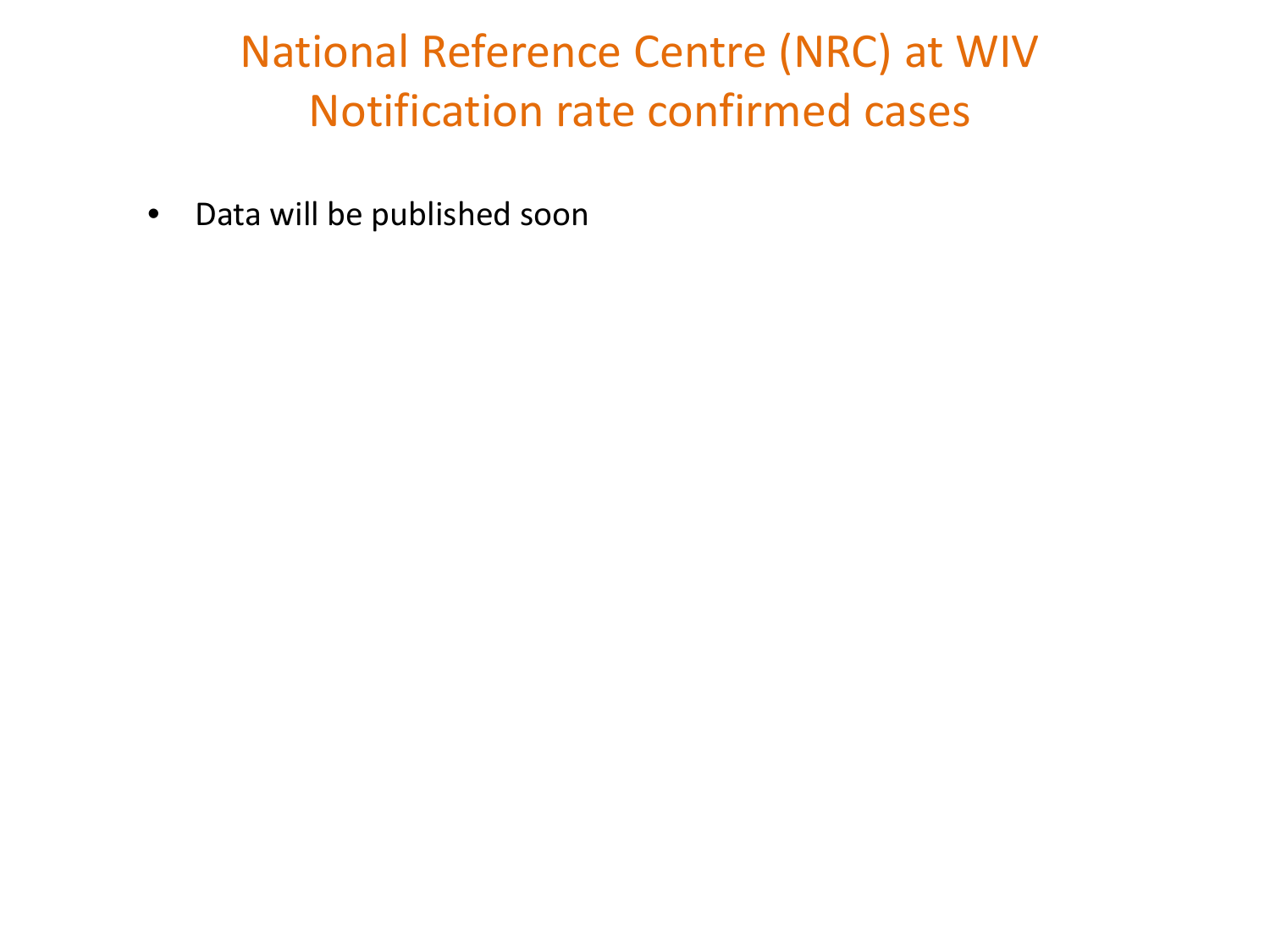### Positivity rate confirmed/suspected cases submitted to the NRC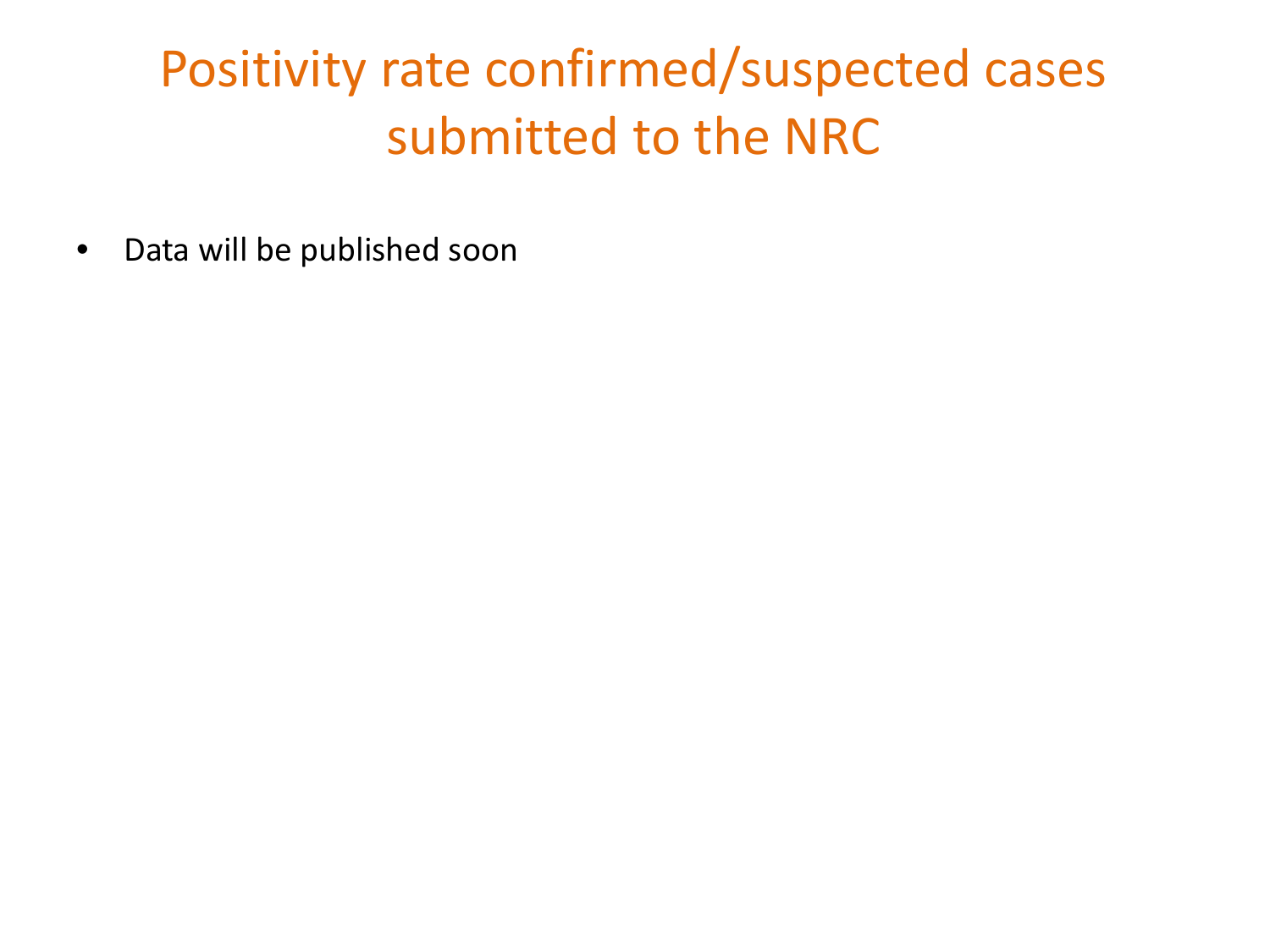## Genotyping Belgian HEV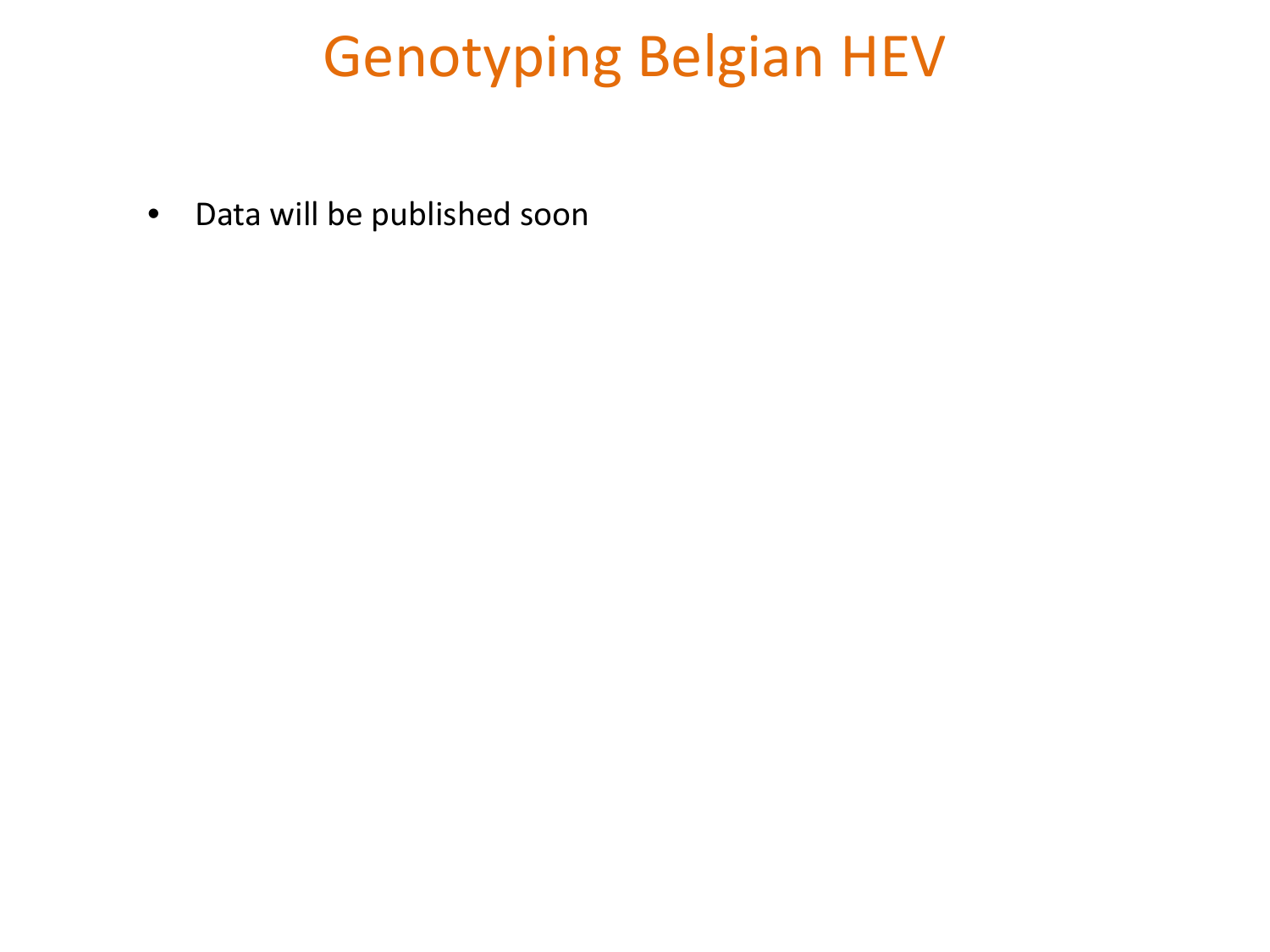### Phylogeny genotype 3 isolates Belgium 2010-2016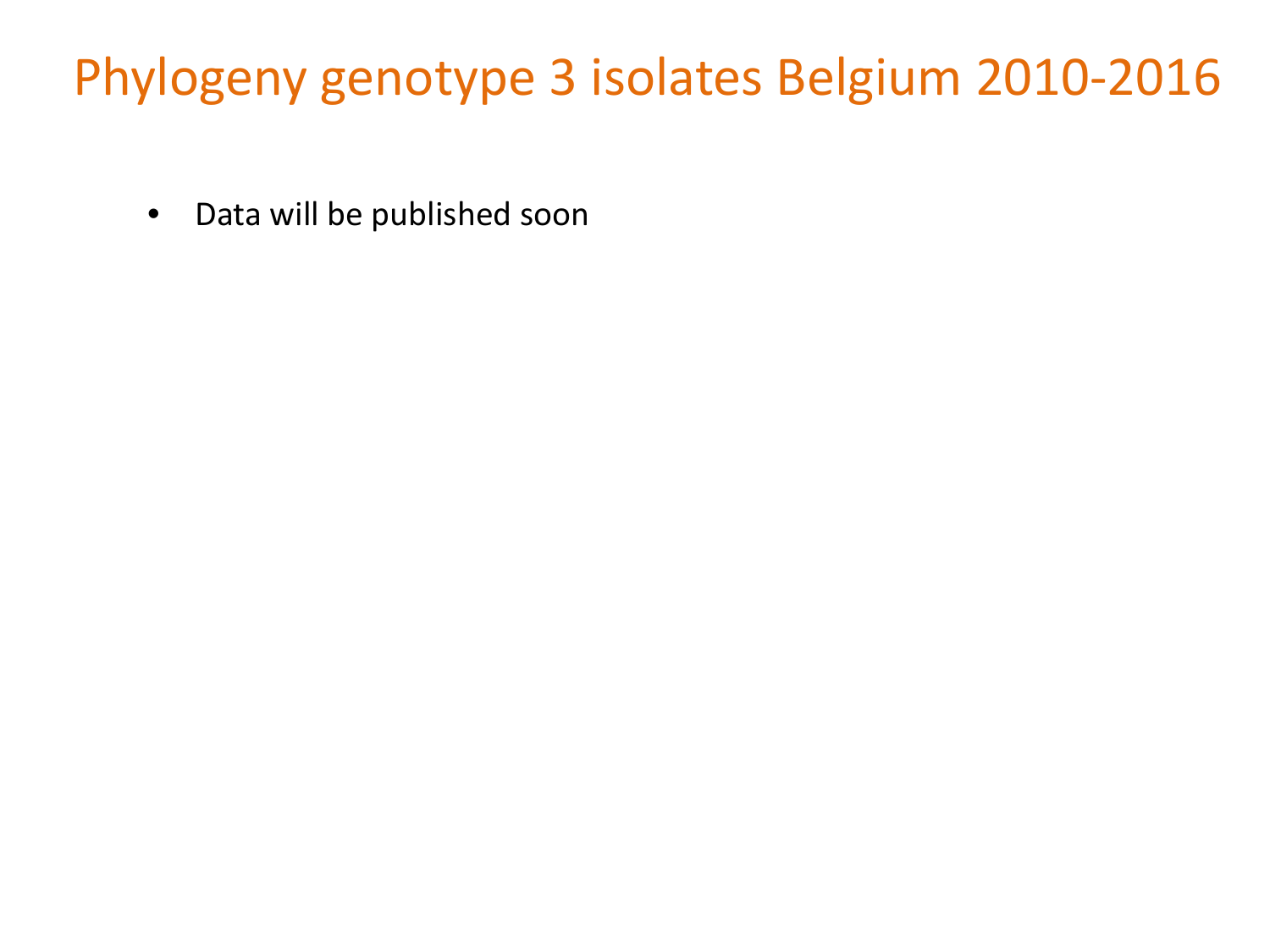## Notification rate per province (Gt3) 2010-2016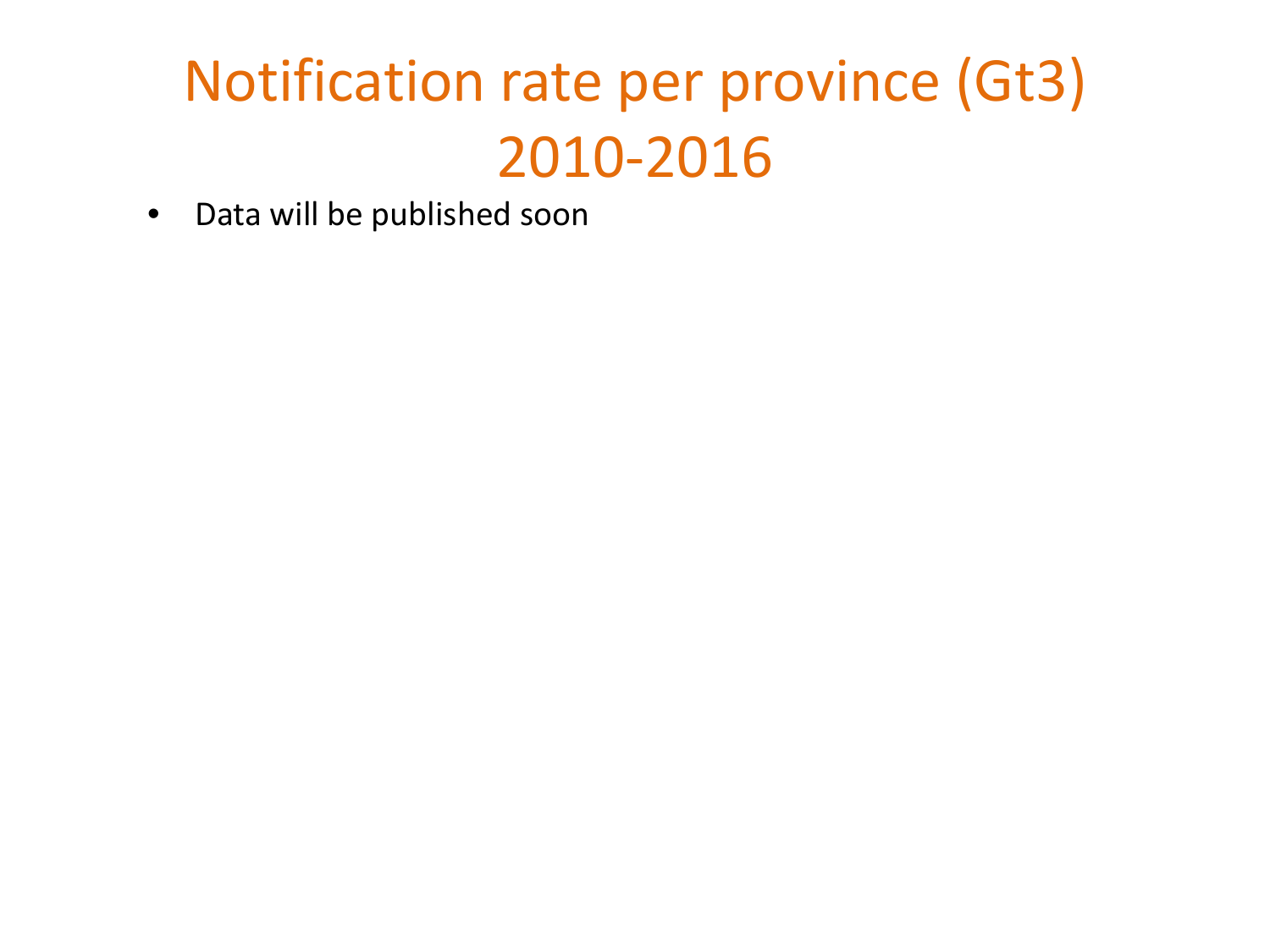### Age, gender, season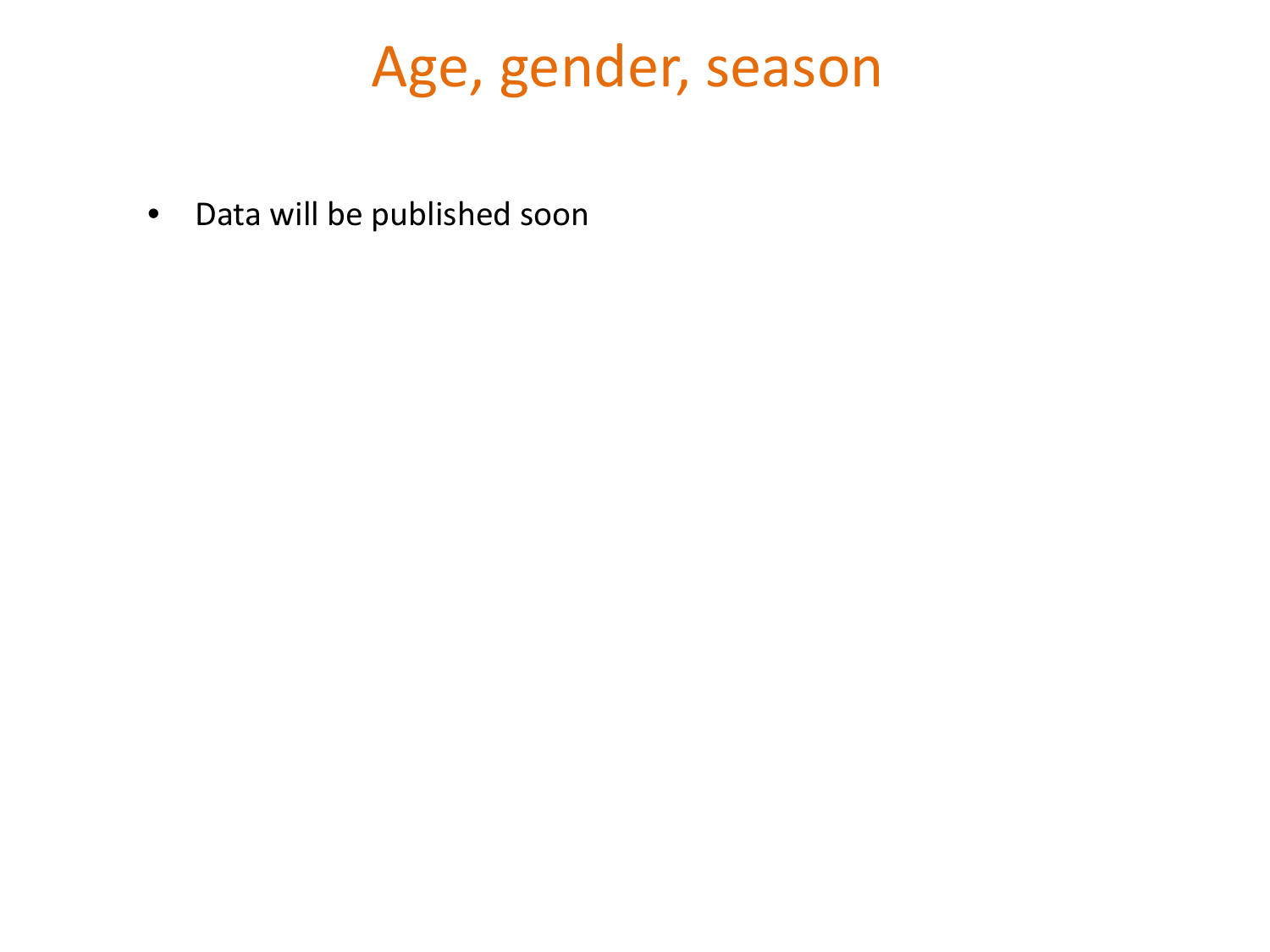# HEV domestic pigs Belgium

• 2008 (Hakze-van der Honing *et al*.) :

Fecal samples:

- **7%** (8/115) HEV+
- 1 HEV-3f and 4 HEV-**4**b
- First isolation of Genotype 4 in swine in Europe
- 2010-2011 (Thiry *et al*.): Sera:
	- **73%** seroprevalence
	- **1%** (4/420) **HEV+**
	- HEV-3f (cfr humans)

Hakze-van der Honing *et al*. PLoS One. 2011;6(8):e22673 Thiry *et al*. Vet Microbiol. 2014 Aug 27;172(3-4):407-14

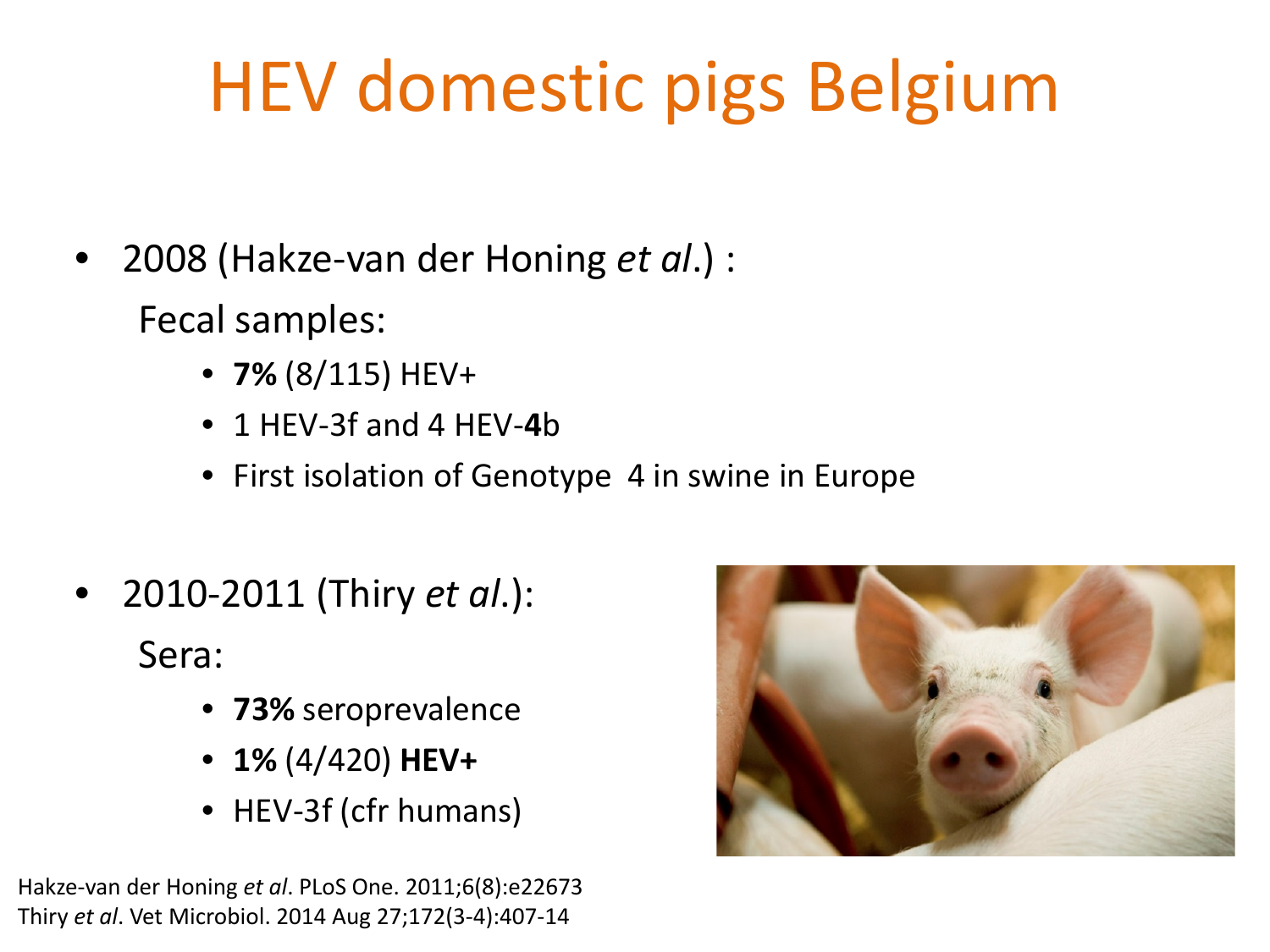# HEV wildlife Belgium (2010-2012)

- Wild boar:
	- **Antibodies: 34%**
	- **HEV-3 RNA: 7%** (4/61) livers 6% (4/69) sera



- Red deer:
	- Antibodies: 1% (roe deer: 3%)
	- HEV-3 RNA: 3% (1/29) livers

Wild boar can be considered as a host reservoir

Thiry *et al*. Transbound Emerg Dis. 2017 Jun;64(3):764-773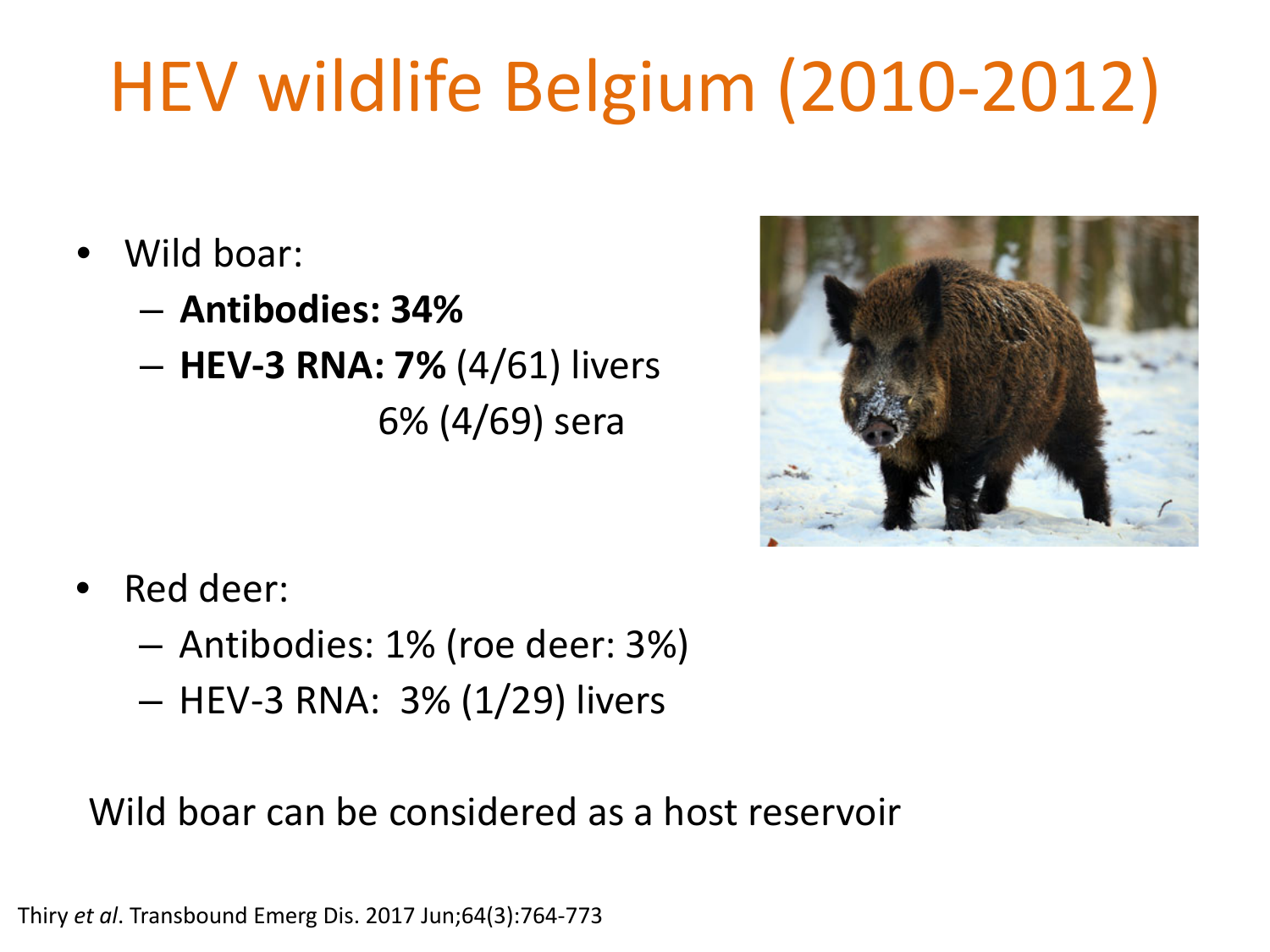## Conclusions HEV

- Confirmed cases tripled since 2010 Mostly locally acquired genotype 3 cases Similar subtypes as in swine and wild boar Higher incidence in French-speaking provinces
- Increased awareness and testing True emergence of HEV-3c: from rare to dominant subtype
- Notification rate and seroprevalence relatively low compared to other EU countries
- More data needed on the epidemiology in swine infectivity in food Recommendations to prevent infection in vulnerable people needed